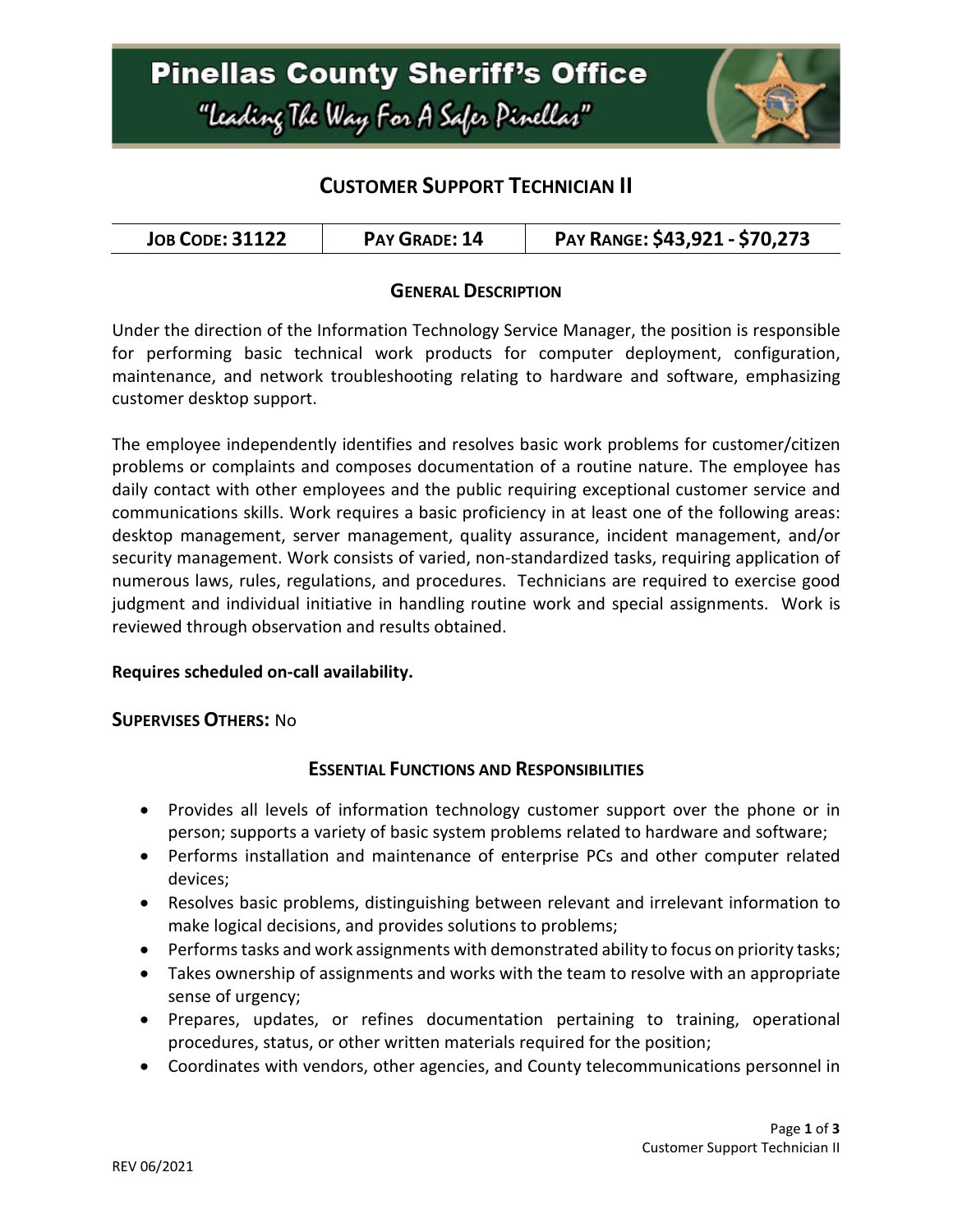# **Pinellas County Sheriff's Office** "Leading The Way For A Safer Pinellar"



resolving hardware and software problems of a complex technical nature;

- Communicates, both orally and in writing, to convey a clear explanation of the solution to the customer, and writes documentation of a technical nature for future reference
- Participates in Sheriff's Office recruitment and community relations activities as directed.

Regular and reliable attendance is required as an essential function of the position.

This position is considered essential and, in the event of an emergency or natural disaster, will be required to report to work.

This list is not intended to be all-inclusive, and you may not be responsible for every item listed. The employer reserves the right to assign additional functions and responsibilities as necessary.

### **QUALIFICATIONS**

- Must have successfully completed Customer Support Technician I probationary period
- Graduation from an accredited college or university with an Associate's Degree in Information Technology, Computer Science, Computer Technology, or related field OR
- High School graduation or equivalent diploma from an institution accredited by an accrediting body recognized by the U. S. Dept. of Education or licensed as a degree granting institution by the Commission for Independent Education AND two (2) years' of experience in information technology that includes customer service AND
- Diploma or certificate from a Technical School in Computer Systems and/or Information Technology
- Or equivalent combination of education and experience
- Must possess two of the following three certifications:
	- o CompTIA A+
	- o CompTIA Network+
	- o CompTIA Security+
- Dell Gold Support, Network+ and FCIC certifications preferred
- Must possess a valid Florida driver's license